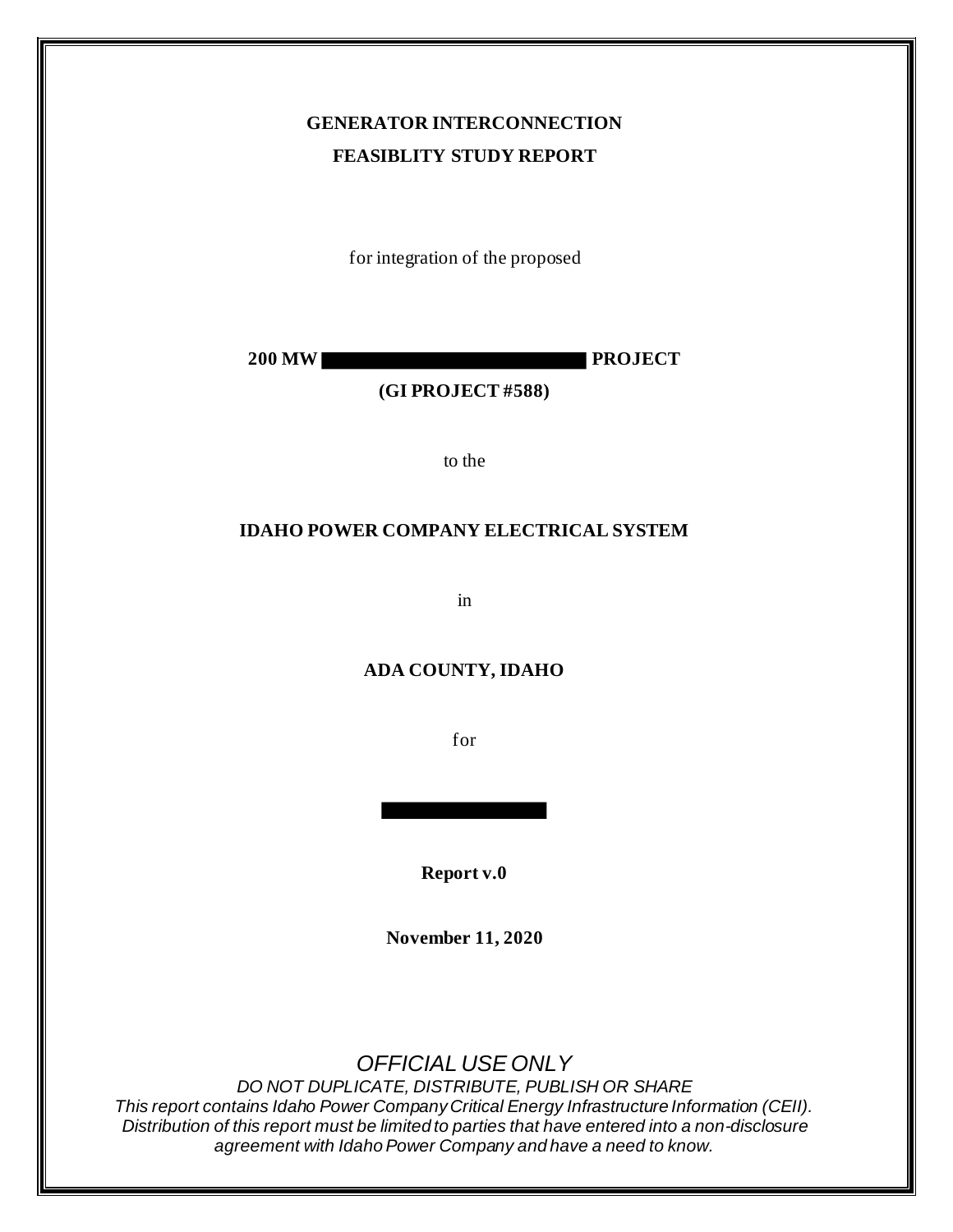# **Table of Contents**

| 1.0 |                                                                |                                                                       |  |  |
|-----|----------------------------------------------------------------|-----------------------------------------------------------------------|--|--|
| 2.0 |                                                                |                                                                       |  |  |
| 3.0 |                                                                |                                                                       |  |  |
| 4.0 |                                                                |                                                                       |  |  |
| 5.0 |                                                                |                                                                       |  |  |
| 6.0 |                                                                |                                                                       |  |  |
|     | 6.1                                                            |                                                                       |  |  |
|     | 6.2                                                            |                                                                       |  |  |
|     | 6.3                                                            |                                                                       |  |  |
|     | 6.4                                                            | <b>Electric System Protection Results and Grounding Requirements7</b> |  |  |
|     | 6.5                                                            |                                                                       |  |  |
| 7.0 |                                                                |                                                                       |  |  |
|     | 7.1                                                            |                                                                       |  |  |
|     | 7.2                                                            |                                                                       |  |  |
|     | 7.3                                                            |                                                                       |  |  |
|     | 7.4                                                            |                                                                       |  |  |
| 8.0 |                                                                |                                                                       |  |  |
| 9.0 |                                                                |                                                                       |  |  |
|     |                                                                |                                                                       |  |  |
|     |                                                                |                                                                       |  |  |
|     |                                                                |                                                                       |  |  |
|     |                                                                |                                                                       |  |  |
|     | A-4.0 WECC Coordinated Off-Nominal Frequency Load Shedding and |                                                                       |  |  |
|     |                                                                |                                                                       |  |  |
|     |                                                                |                                                                       |  |  |

# *OFFICIAL USE ONLY*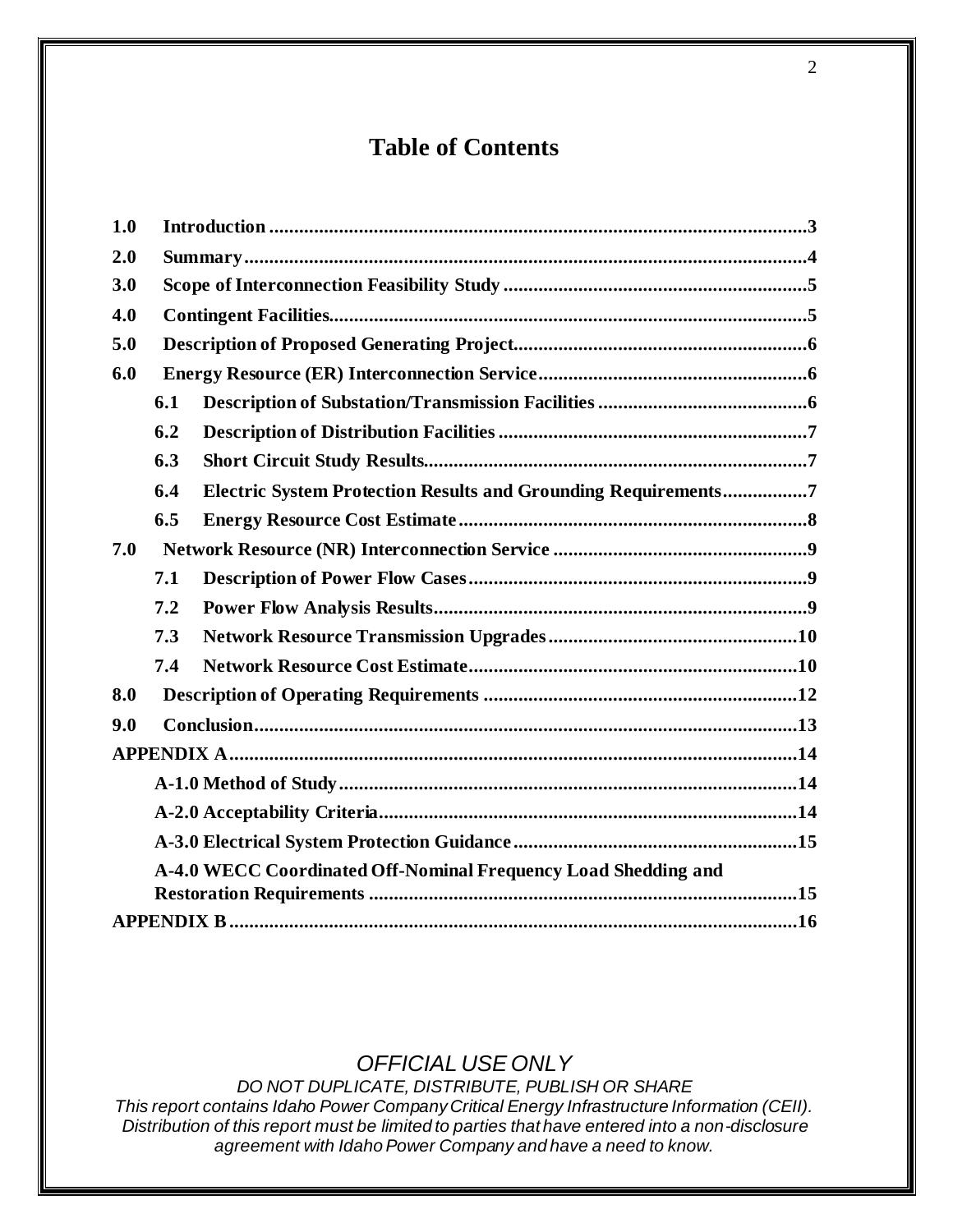#### **1.0 Introduction**

has contracted with Idaho Power Company ("Transmission Provider") to perform a Generator Interconnection Feasibility Study for the integration of the proposed 200 MW project. The Project location is in Idaho Power Company's (IPC's) Capital Region in Ada County, Idaho. The project latitude and longitude coordinates . The project is Generation Interconnect (GI) queue number 588 (GI #588). The project has chosen in the Feasibility Study to be studied as both an Energy Resource (ER) Interconnection Service and a Network Resource (NR) Interconnection Service.

The Project has applied to connect to the Idaho Power's transmission system for an injection of 200 MW at a single Point of Interconnection (POI) at 230kV. The POI is located on IPC's 230kV line.

IPC projects queue GI #530, GI #551, GI #557, GI #561, GI #567, GI #568 and GI #570 are senior queued project in the affected area of IPC's transmission system. Idaho Power studied GI #588 with all Network Upgrades identified for GI #530, GI #551, GI #557, GI #561, GI #567, GI #568 and GI #570 modeled as in service (Contingent Facilities). Contingent Facilities of the Network Transmission facility upgrades required by senior queue projects and their conceptual costs, which have been preliminarily identified to be required for GI #588 Network Resource Interconnection Service, are detailed in Appendix B.

This report documents the basis for and the results of this Feasibility Study for the GI #588 Generation Interconnection Customer. The report describes the proposed project, the determination of the project interconnection requirements and estimated costs for integration of the project to the Transmission Provider transmission system. This report satisfies the feasibility study requirements of the Idaho Power Tariff.

## *OFFICIAL USE ONLY*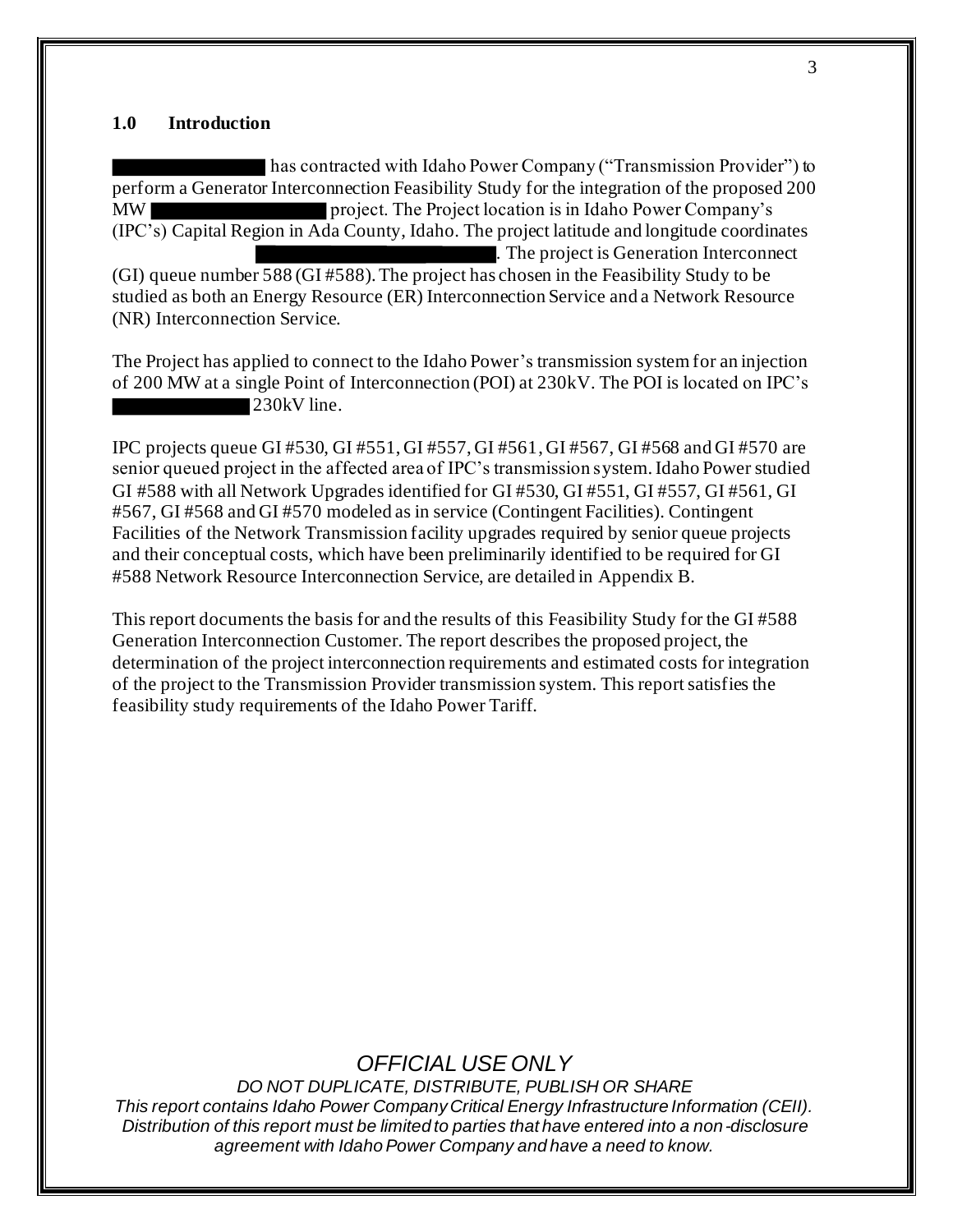### **2.0 Summary**

The feasibility of interconnecting the GI #588 200 MW generation project to the Transmission Provider's transmission system was evaluated. GI #588 can be interconnected to the Idaho Power transmission system. The primary Point of Interconnection (POI) is located at on Idaho Power's 230kV line.

A System Impact Study is required to determine if any additional network upgrades are required to integrate this project into the IPCo transmission system and to evaluate full system impacts (thermal, voltage, transient stability, reactive margin). Generator interconnection service (either as an Energy Resource or a Network Resource) does not in any way convey any right to deliver electricity to any specific customer or point of delivery.

GI #588 will be required to control voltage in accordance with a voltage schedule as provided by Idaho Power Grid Operations. GI #588 will be required to manage the real power output of their generation project at the POI. Also, it may be beneficial for for for their own modeling compliance requirements, to install additional PMU devices at their facilities to monitor the generation source(s).

The total "Energy Resource Interconnection Service" generation interconnection preliminary cost estimate to interconnect the project to the primary study POI is as follows:

- Energy Resource Interconnection at proposed 230kV POI **\$8,612,730**
- Reducing the project size to 125 MW reduces this estimated cost to **\$4,628,610**

See Section 6.5 Energy Resource Cost Estimate for the required Energy Resource facilities and cost breakdowns.

The total "Network Resource Interconnection Service" generation interconnection preliminary cost estimate to interconnect the project is as follows:

- Network Resource Interconnection Service **\$16,834,860**
	- o These costs do not include costs for preliminarily identified required facilities from senior queued GI #530, GI #551, GI #557, GI #561, GI #567, GI #568 and GI #570 projects for GI #588 (See Appendix B).
- Reducing the project size to 65 MW reduces this estimated cost to **\$4,628,610**

See Section 7.4 Network Resource Cost Estimate for the required Network Resource facilities and cost breakdowns. The cost estimate includes a 20% contingency and 8.5% overhead. These are cost estimates only and final charges to the customer will be based on the actual construction costs incurred. It should be noted that the preliminary cost estimates do not include the cost of the customer's owned equipment.

# *OFFICIAL USE ONLY*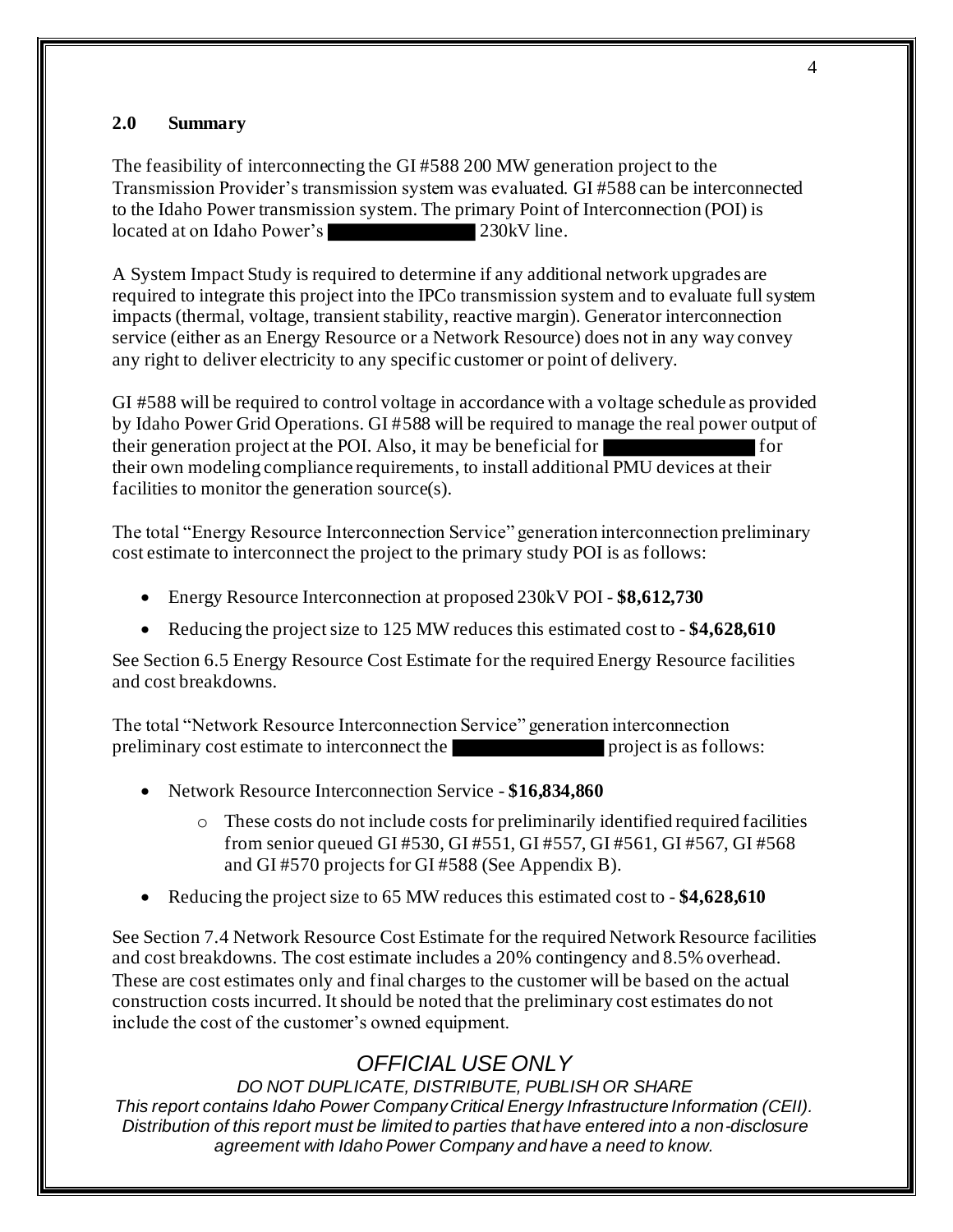The schedule for designing, procuring, and constructing facilities will be developed and optimized during the Facility Study should the generation interconnection customer choose to move to that study phase of the interconnection process.

## **3.0 Scope of Interconnection Feasibility Study**

The Interconnection Feasibility Study was done and prepared in accordance with the Transmission Provider's Standard Generator Interconnection Procedures to provide a preliminary evaluation of the feasibility of the interconnection of the proposed generating project to the Idaho Power system. As listed in the Interconnection Feasibility Study agreement, the Interconnection Feasibility Study report provides the following information:

- preliminary identification of any circuit breaker short circuit capability limits exceeded because of the interconnection;
- preliminary identification of any thermal overload or voltage limit violations resulting from the interconnection; and
- preliminary description and non-binding estimated cost of facilities required to interconnect the Large Generating Facility to the IPC System and to address the identified short circuit and power flow issues.

All other proposed Generation projects prior to this project in the Generator Interconnect queue were considered in this study**.** A current list of these projects can be found in the Generation Interconnection folder located on the Idaho Power web site at the link shown below:

## **http://www.oatioasis.com/ipco/index.html.**

### **4.0 Contingent Facilities**

GI #588 Energy Resource, ER, service at the 230kV POI is not contingent upon upgrades associated with any senior queued project.

IPC projects queue GI #530, GI #551, GI #557, GI #561, GI #567, GI #568 and GI #570 are senior queued project in the affected area of IPC's transmission system. Idaho Power studied GI #588 with all Network Upgrades identified for GI #530, GI #551, GI #557, GI #561, GI #567, GI #568 and GI #570 modeled as in service (Contingent Facilities). Contingent Facilities of the Network Transmission facility upgrades required by senior queue projects and their conceptual costs, which have been preliminarily identified to be required for GI #588 Network Resource Interconnection Service, are detailed in Appendix B. Changes to senior queued projects including in-service date and withdrawal from the queue, may trigger a restudy associated with GI #588 Network Resource, NR, service, (some or all the network upgrades identified for GI #530, GI #551, GI #557, GI #561, GI #567, GI #568 and GI #570 may be required by GI #588).

# *OFFICIAL USE ONLY*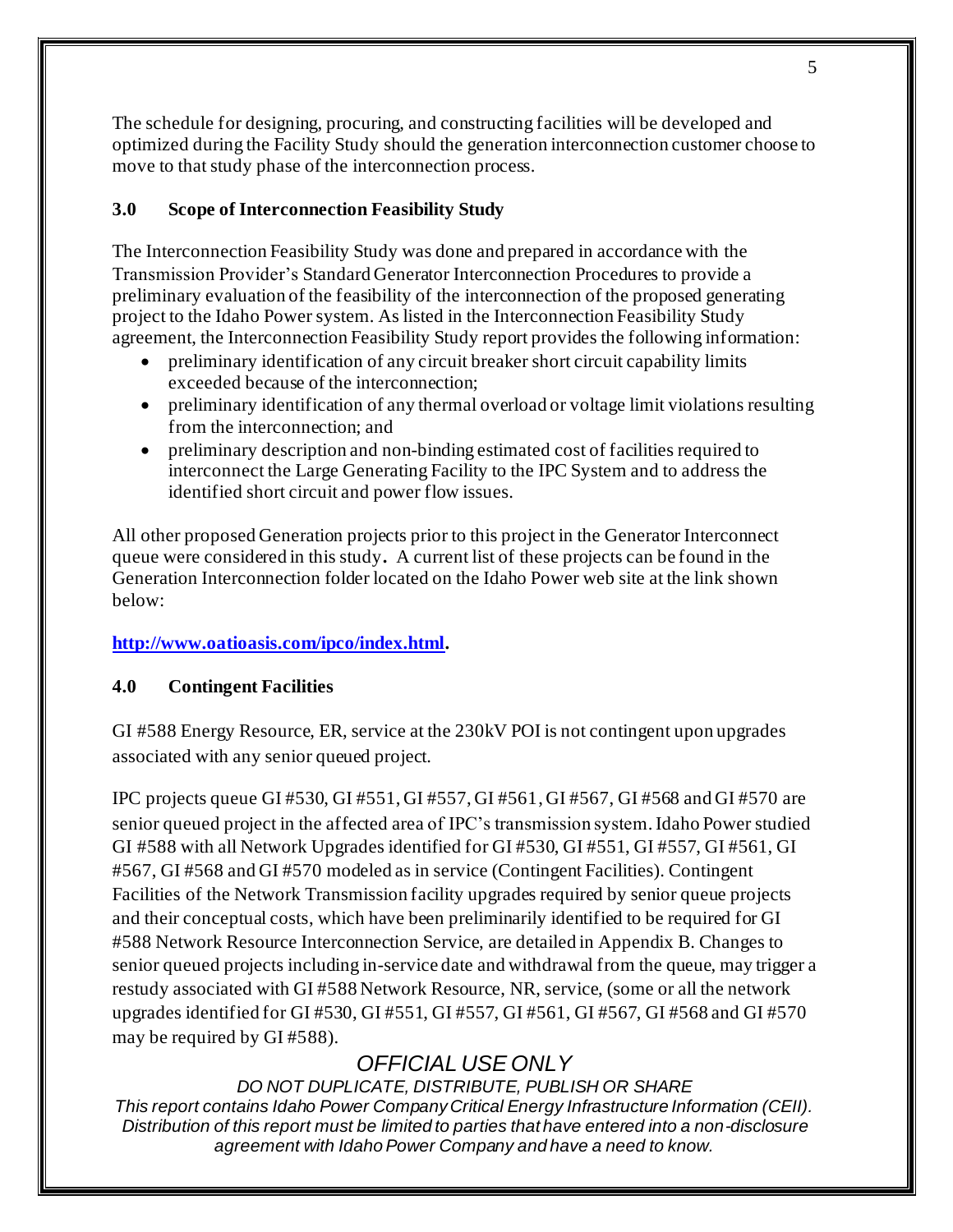## **5.0 Description of Proposed Generating Project**

### **Assumptions**

The primary point of interconnection for GI #588 is located on the 230kV line. GI #588 Project's maximum generation is 200 MW. The Project's projected Commercial Operation Date (COD) is .

The GI #588 supplied Single Line Diagram indicates:

- Two 230/34.5-13.8 kV GSU transformers with a 67.8/90.3/112.9 MVA capacity each
- Total plant export limited to 200 MW at the 230kV POI
- All generation in voltage regulation (Reactive capability used to regulate voltage supply/absorb reactive)

## **6.0 Energy Resource (ER) Interconnection Service**

Energy Resource (ER) Interconnection Service allows the Interconnection Customer to connect its Generating Facility to Transmission Provider's transmission system and to be eligible to deliver electric output using firm or non-firm transmission capacity on an as available basis.

The GI #588 project has applied to connect to the Idaho Power transmission system for an injection of 200 MW with a 230kV interconnection on the 230kV line. All generation projects in the area ahead of this project in the IPC generation queue and their associated transmission system improvements were modeled in a preliminary power flow analysis to evaluate the feasibility of interconnecting GI #588.

## **6.1 Description of Substation/Transmission Facilities**

As an Energy Resource, a Transmission Service Request will be required to determine the specific Network Upgrades required to deliver the project output to a designated point of delivery. A System Impact Study will be required to determine the specific network upgrades required to integrate the project. Listed below are the required transmission facilities to interconnect the Project.

### **Substation/Transmission Interconnection Facilities:**

The proposed interconnection will require a 230kV ring bus interconnection substation.

The actual station layout and detailed equipment requirements will be determined in the Facility Study should the interconnection customer choose to move to that study phase of the interconnection process.

# *OFFICIAL USE ONLY*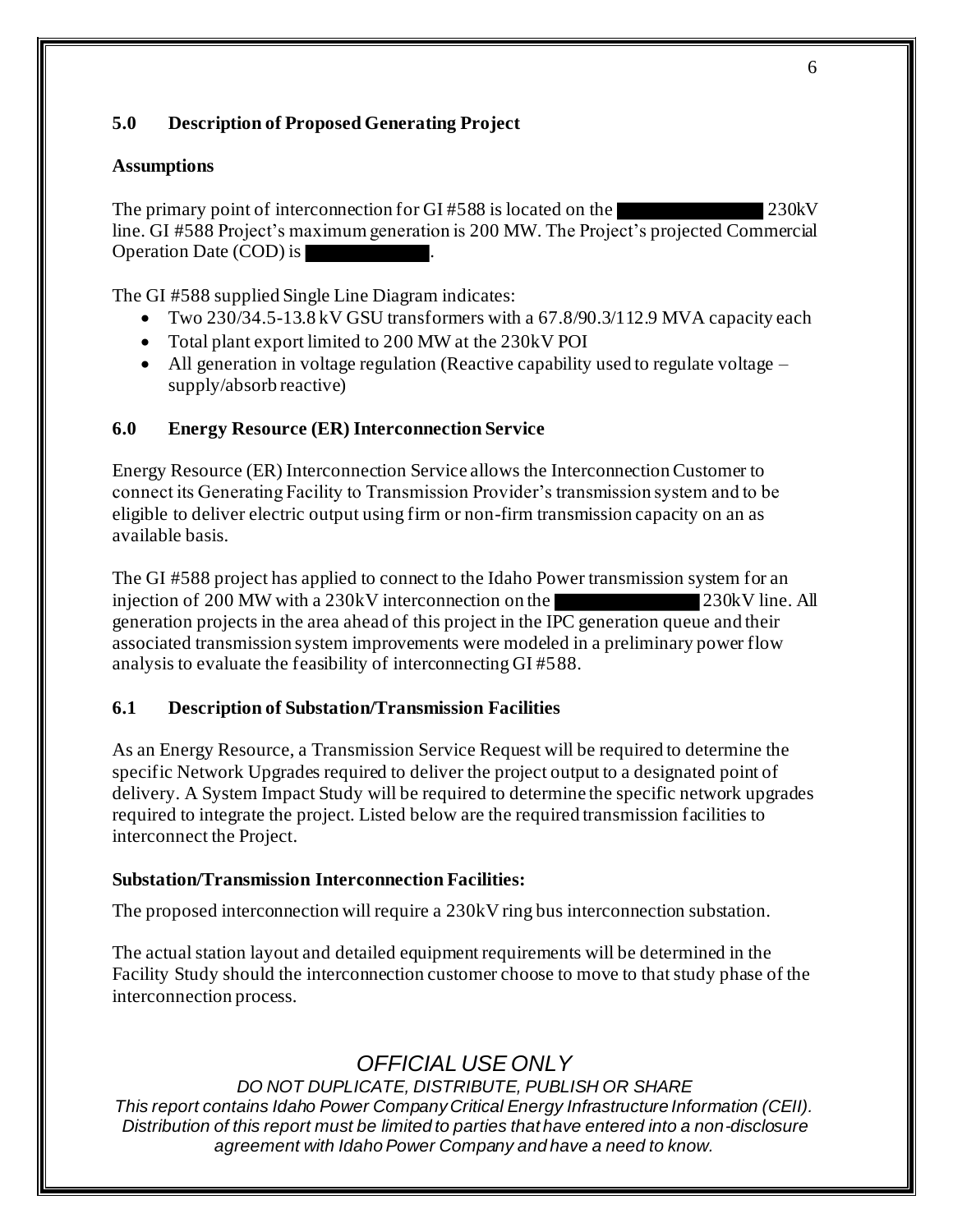#### **Transmission Interconnection Facilities:**

The proposed interconnection will require rebuilding the 230kV line from to conductor (steel structures).

### **6.2 Description of Distribution Facilities**

No distribution facilities are directly impacted by this project.

### **6.3 Short Circuit Study Results**

Results were utilized from the Facility Study of GI #567, which will also be a ring bus installation, on line creating the following line segments:



The facility does not exceed any of the breaker ratings on the or terminals.

| Fault Study (w/o GI #588) |         |                 |         |
|---------------------------|---------|-----------------|---------|
| Location                  | SLG(A)  | $\vert$ LTL (A) | 3PH(A)  |
|                           | 18782.1 | 17130.8         | 20410.1 |
|                           | 16277.2 | 15545.1         | 17717.6 |
|                           | 23743.4 | 21577.5         | 23799.8 |

| Fault Study (w/ GI #588) |         |         |         |
|--------------------------|---------|---------|---------|
| Location                 | SLG(A)  | LTL(A)  | 3PH(A)  |
|                          | 19989.5 | 17266.2 | 20773.7 |
|                          | 17899.9 | 16545.9 | 18470   |
|                          | 25901.7 | 22534   | 24963.1 |

#### **6.4 Electric System Protection Results and Grounding Requirements**

For 230kV line protection, the Transmission Provider's System Protection Department utilizes permissive and line differential protection schemes integrated with our existing digital communication infrastructure. Digital communication infrastructure for the interconnection customer's 230kV line terminal will be the responsibility of said interconnection customer.

# *OFFICIAL USE ONLY*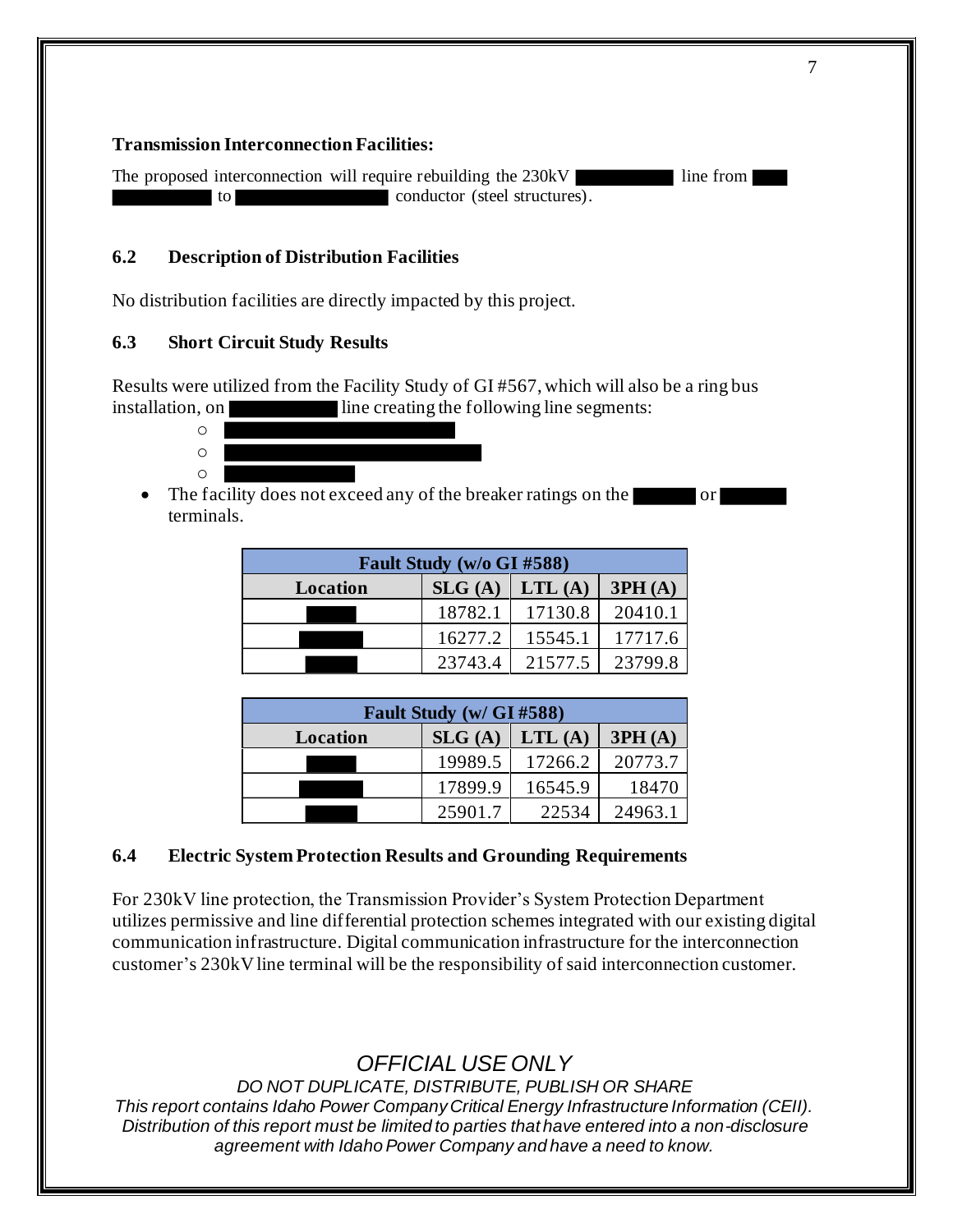## **6.5 Energy Resource Cost Estimate**

In Table 1 below a summary is provided of the generation interconnection facilities and conceptual costs required to interconnect the GI #588 project to the Transmission Provider's transmission system as an Energy Resource.

| GI#588<br><b>Project</b><br><b>Energy Resource Generation Interconnection Facilities</b>                                       |             |  |
|--------------------------------------------------------------------------------------------------------------------------------|-------------|--|
| <b>Direct Assigned</b>                                                                                                         | Cost        |  |
| Approximately 20% of a new 230kV ring bus interconnection<br>station<br>Air-break switches, breakers, metering, relaying, etc. | \$711,000   |  |
| <b>Network Assigned</b>                                                                                                        |             |  |
| Approximately 80% of a new 230kV ring bus interconnection<br>station                                                           | \$2,844,000 |  |
| Air-break switches, breakers, metering, relaying, etc.                                                                         |             |  |
| line<br>Rebuild the 230 kV<br>line from<br>to<br>conductor (steel structures)                                                  | \$3,060,000 |  |
| <b>Subtotal</b>                                                                                                                | \$6,615,000 |  |
| Contingencies $(\sim 20.0\%)$ (1)                                                                                              | \$1,323,000 |  |
| <b>Subtotal</b>                                                                                                                | \$7,938,000 |  |
| Overheads $(*8.5\%)(2)$                                                                                                        | \$674,730   |  |
| <b>Energy Resource – Total Estimated Cost (3)</b>                                                                              | \$8,612,730 |  |

Table 1. Estimated GI #588 Project's Energy Resource Generation Interconnection Costs

(1) Contingency is added to cover the unforeseen costs in the estimate. These costs can include unidentified design components, material cost increases, labor estimate shortfalls, etc.

(2) Overhead costs cover the indirect costs associated with the Project.

- (3) This cost estimate includes direct equipment, material, labor, and overheads as shown.
	- Note that these estimates do not include the cost of the customer's equipment/facilities or required communication circuits for SCADA, PMU, and metering.
	- Note that the overhead rates are subject to change during the year.
	- These are estimated costs only and final charges to the customer will be based on the actual construction costs incurred.
	- These are non-binding conceptual level cost estimates that will be further refined upon the request and completion of the Facility Study.

# *OFFICIAL USE ONLY*

*DO NOT DUPLICATE, DISTRIBUTE, PUBLISH OR SHARE*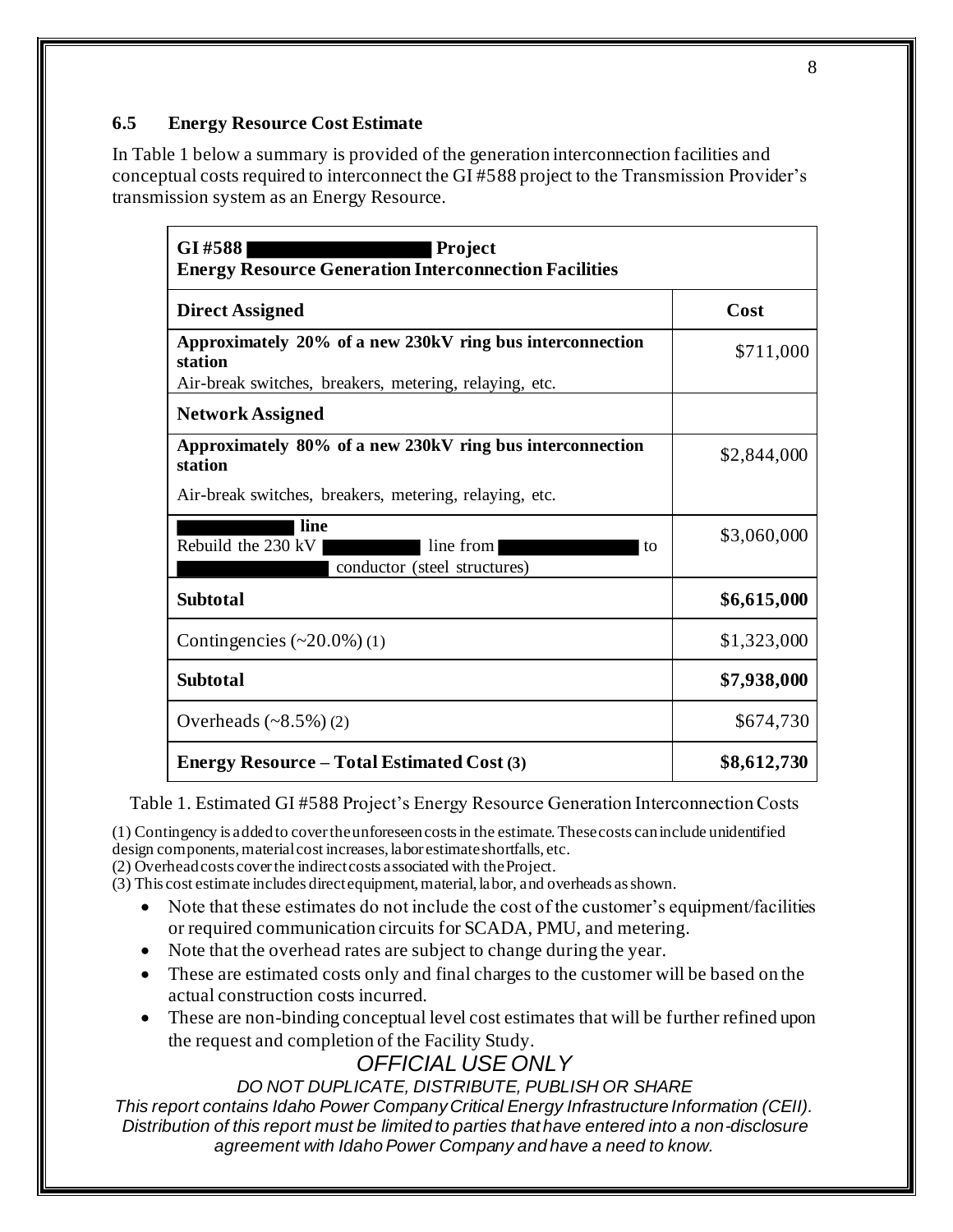The schedule for designing, procuring, and constructing facilities will be developed and optimized during the Facility Study should the generation interconnection customer choose to move to that study phase of the interconnection process.

The project was studied at a reduced size to eliminate the network upgrade portion of the cost estimate. If the project size were reduced to 125 MW, the estimated ER cost would be approximately \$4,628,610.

## **7.0 Network Resource (NR) Interconnection Service**

Network Resource Interconnection Service allows the Interconnection Customer to integrate its Generating Facility with the Transmission Provider's Transmission System in a manner comparable to that in which the Transmission Provider integrated its generating facilities to serve native load customers. The transmission system is studied under a variety of conditions to determine the transmission improvements/upgrades which are necessary. Network Resource Interconnection Service in and of itself does not convey Transmission Service.

### **7.1 Description of Power Flow Cases**

For the Network Resource Interconnection Service study, two power flow cases were used to study the Transmission Provider's transmission system with westbound and eastbound transmission flows to determine the required Network Transmission Upgrades.

The WECC 2020 Heavy Summer case was chosen as a power flow base case for the study. The case was modified to represent a summer month with high west to east (eastbound) transfers across Midpoint West.

For the second case, a WECC 2019 Light Winter operating case, was modified to represent a shoulder month condition with high east to west (westbound) transfers across Midpoint West.

#### **7.2 Power Flow Analysis Results**

Results from the high Midpoint West westbound transfer case indicate the addition of the GI #588 project will result in post-contingency overloads on the 230kV line and the 138 kV line. The following list are the overloaded contingency from the westbound transfer case. No contingency violations were identified in the eastbound transfer case.

- 1.
	- a. Post-contingency loading of the emergency rating of 230kV.
- 2.
	- a. Post-contingency loading of the emergency rating of

# *OFFICIAL USE ONLY*

*DO NOT DUPLICATE, DISTRIBUTE, PUBLISH OR SHARE*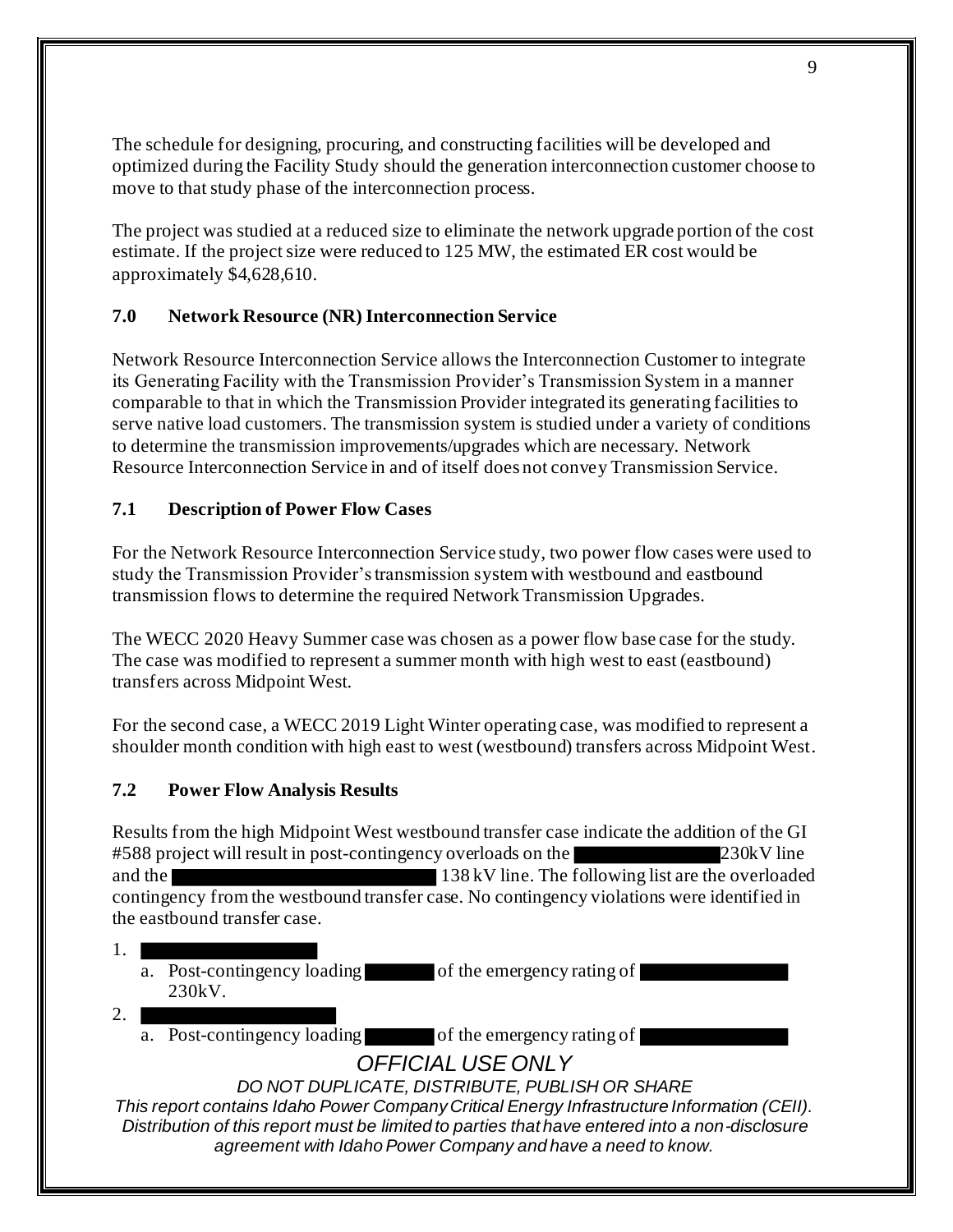230kV.

- 3. 6 other contingencies
	- a. Post-contingency loading of the emergency rating of 230kV.
- 4. N-2 230 kV & 138 kV
	- a. Post-contingency loading of the emergency rating of 138 kV.
- 5.
	- a. Post-contingency loading of the emergency rating of  $138$  kV.

### **7.3 Network Resource Transmission Upgrades**

From the power flow/contingency analysis, the following Network Transmission upgrades were identified for the integration of GI #588 in addition to the Energy Resource generation interconnection facilities. A System Impact Study will ultimately be required to determine the specific network upgrades required to integrate the project.



IPC projects queue GI #530, GI #551, GI #557, GI #561, GI #567, GI #568 and GI #570 are senior queued project in the affected area of IPC's transmission system. Idaho Power studied GI #588 with all Network Upgrades identified for GI #530, GI #551, GI #557, GI #561, GI #567, GI #568 and GI #570 modeled as in service (Contingent Facilities). Contingent Facilities of the Network Transmission facility upgrades required by senior queue projects and their conceptual costs, which have been preliminarily identified to be required for GI #588 Network Resource Interconnection Service, are detailed in Appendix B. Changes to senior queued projects including in-service date and withdrawal from the queue, may trigger a restudy associated with GI #588 Network Resource, NR, service, (some or all the network upgrades identified for senior queued projects may be required by GI #588).

### **7.4 Network Resource Cost Estimate**

Table 2 below is a summary of the Network Transmission generation interconnection facilities and conceptual costs required to interconnect the GI #588 project to the Transmission Provider's transmission system as a Network Resource. A System Impact Study will ultimately be required to determine the specific network upgrades required to integrate

# *OFFICIAL USE ONLY*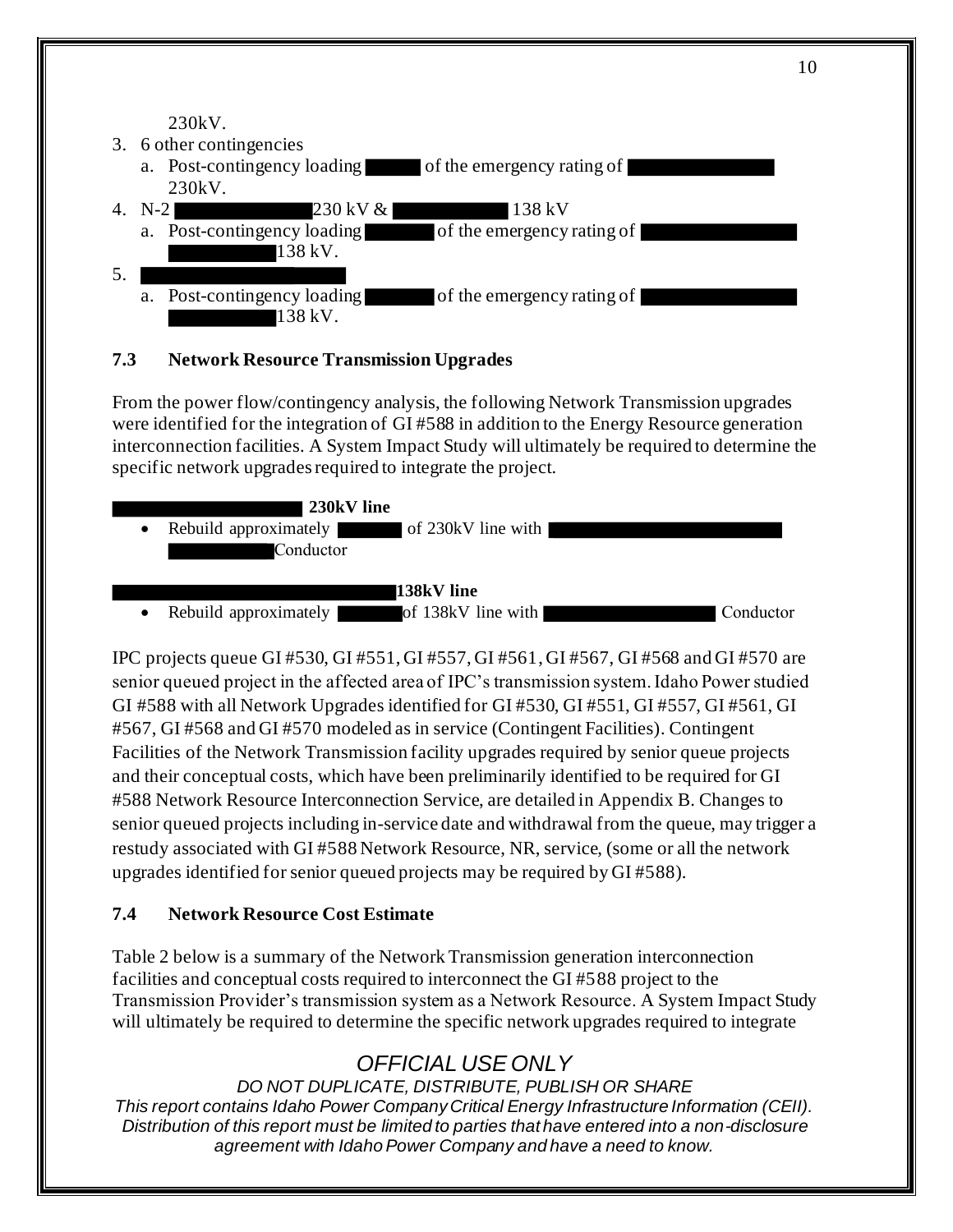the project.

| GI #588 <br><b>200 MW Project</b><br><b>Network Upgrades</b><br><b>Network Resource Generation Interconnection Facilities</b> |              |  |  |
|-------------------------------------------------------------------------------------------------------------------------------|--------------|--|--|
| <b>Network Resource Transmission Upgrades:</b>                                                                                | Cost         |  |  |
| Rebuild the $230 \, \text{kV}$                                                                                                | \$3,860,000  |  |  |
| (steel<br>structures)                                                                                                         |              |  |  |
| Rebuild the 138 kV                                                                                                            | \$2,455,000  |  |  |
| (wood structures)                                                                                                             |              |  |  |
| <b>Subtotal</b>                                                                                                               | \$6,315,000  |  |  |
| Contingency $(\sim 20\%)$                                                                                                     | \$1,263,000  |  |  |
| <b>Subtotal</b>                                                                                                               | \$7,578,000  |  |  |
| Overheads $(\sim 8.5\%)$                                                                                                      | \$644,130    |  |  |
| <b>Network Transmission - Total Estimated Cost</b>                                                                            | \$8,222,130  |  |  |
| Energy Resource – Estimated Costs (<br>line)                                                                                  | \$8,612,730  |  |  |
| <b>Network Resource – Total Estimated Cost (3)</b>                                                                            | \$16,834,860 |  |  |

Table 2. Estimated GI #588 Network Resource Generation Interconnection Costs

(1) Contingency is added to cover the unforeseen costs in the estimate. These costs can include unidentified design components, material cost increases, labor estimate shortfalls, etc.

(2) Overhead costs cover the indirect costs associated with the Project.

(3) This cost estimate includes direct equipment, material, labor, and overheads as shown.

- Note that these estimates do not include the cost of the customer's equipment/facilities or required communication circuits for SCADA, PMU, and metering.
- Note that the overhead rates are subject to change during the year.
- These are estimated costs only and final charges to the customer will be based on the actual construction costs incurred.
- These are non-binding conceptual level cost estimates that will be further refined upon the request and completion of the Facility Study.

# *OFFICIAL USE ONLY*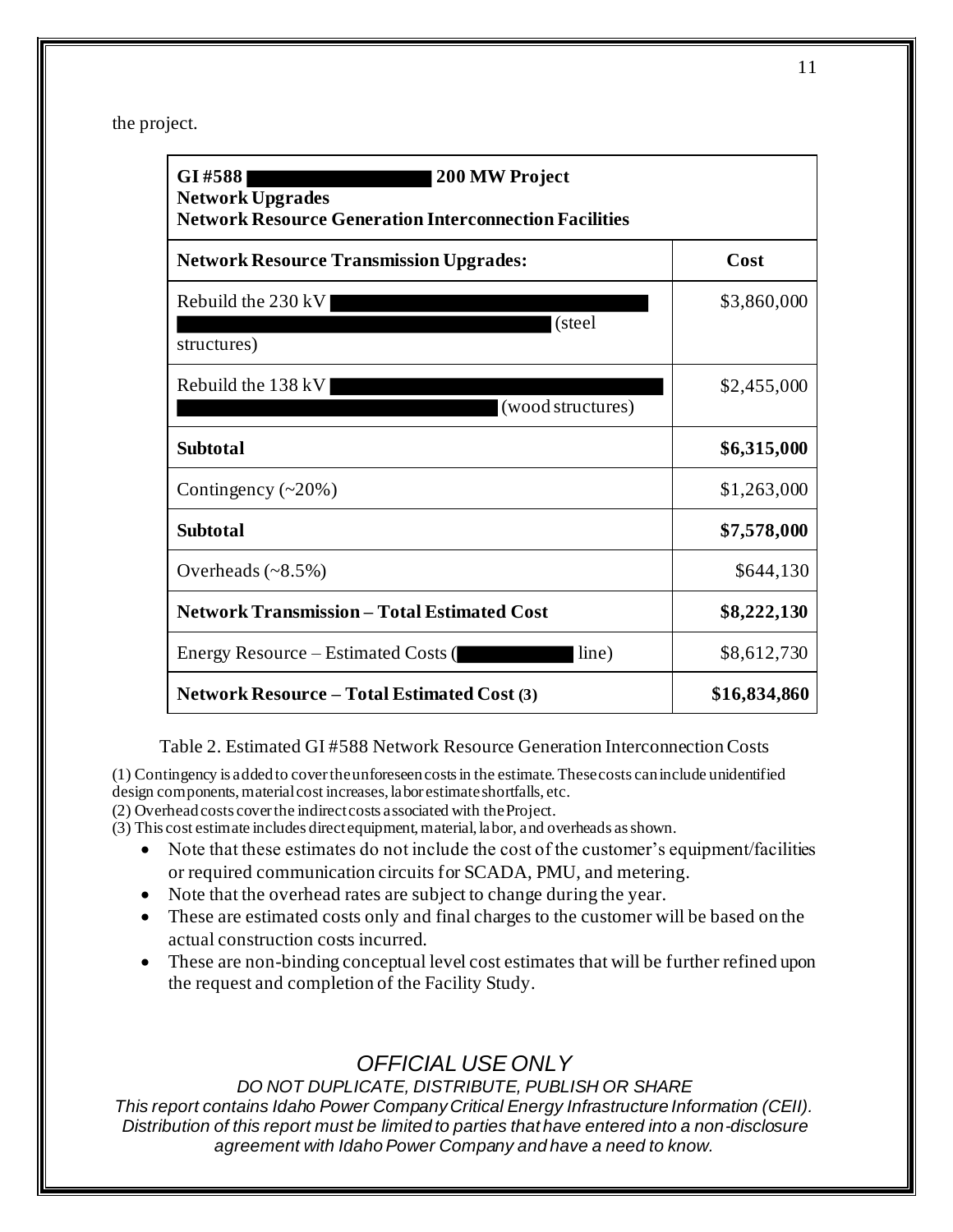The schedule for designing, procuring, and constructing facilities will be developed and optimized during the Facility Study should the generation interconnection customer choose to move to that study phase of the interconnection process.

The project was studied at a reduced size to eliminate the network upgrade portion of the cost estimate. If the project size were reduced to 65 MW, the estimated NR cost would be approximately \$4,628,610.

### **8.0 Description of Operating Requirements**

It is the generation project's responsibility to provide reactive power capability of the project to have a power factor operating range of at least 0.95 leading (absorbing) to at least 0.95 lagging (supplying) at the POI over the range of real power output (up to maximum output of the project.

Identification of any additional equipment required at the plant to meet Idaho Power reactive power capability interconnection requirements will be provided in the System Impact Study if the generation interconnection customer choosesto move to the next study phase of the interconnection process.

GI #588 will be required to control voltage in accordance with a voltage schedule as provided by Idaho Power Grid Operations, and GI#588 will be required to manage the real power output of their stated generation at the project's POI.

The project(s) is required to comply with the applicable Voltage and Current Distortion Limits found in IEEE Standard 519-1992 *IEEE Recommended Practices and Requirements for Harmonic Control in Electrical Power Systems*.

Installation of phasor measurement unit devices at the POI and maintenance costs associated with communication circuits needed to stream PMU data will also be required to be provided to interconnect GI #588. The specific costs associated with the IPC requirements for interconnection customers with aggregate facilities larger than 20 MW to provide PMU data to IPC will be identified in the Facility Study should the generation interconnection customer choose to proceed to that phase of the interconnection process. Also, it may be beneficial for rPlus Energies, LLC for their own modeling compliance requirements, to install additional PMU devices at their facilities to monitor the generations sources separately.

Additional operating requirements for this project may be identified in the System Impact study when it is performed.

# *OFFICIAL USE ONLY*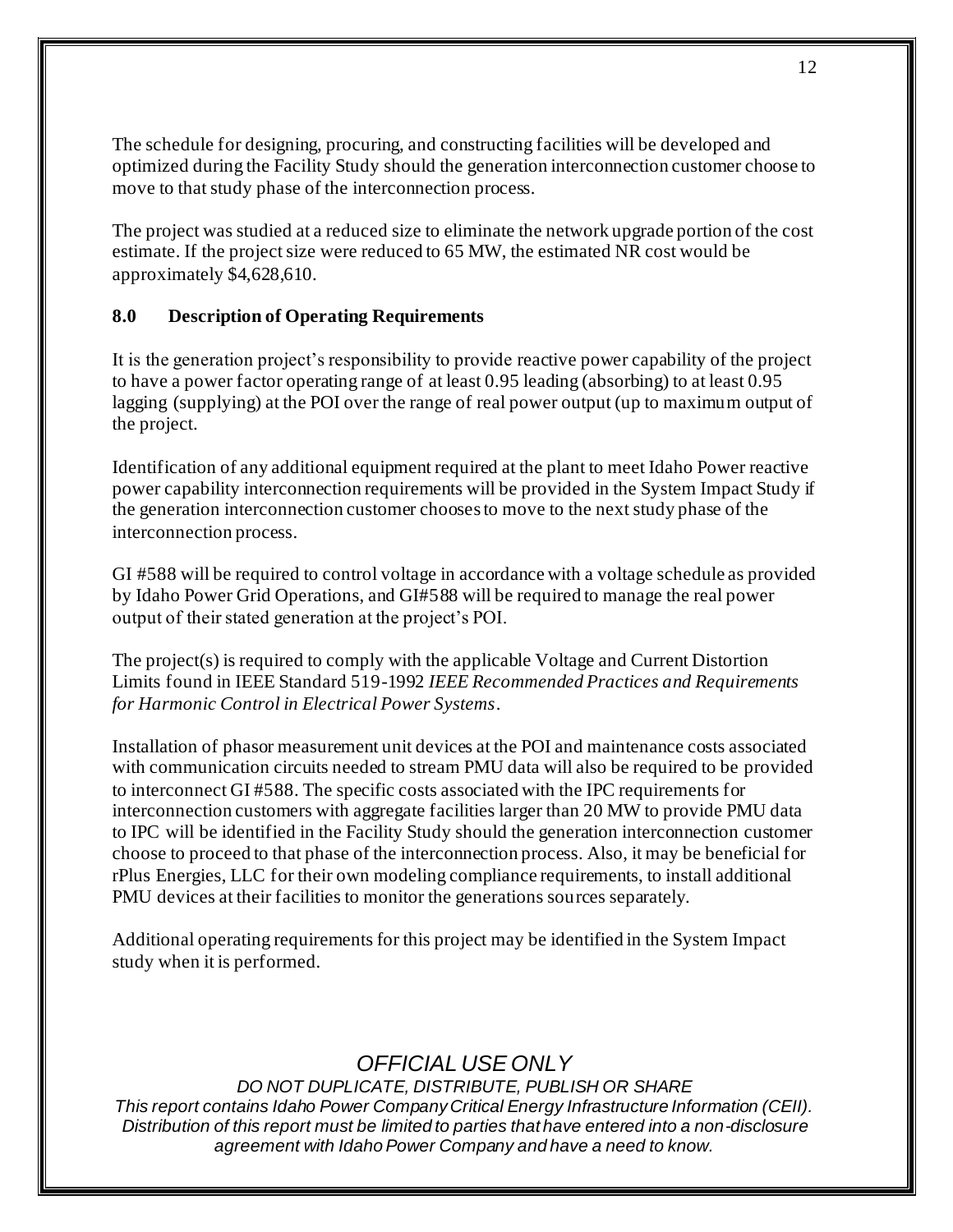#### **9.0 Conclusion**

GI #588 can be interconnected to the Idaho Power transmission system.

Interconnection requirements detailed in Section 6.5 totaling \$8,612,730 are required to interconnect the project as an Energy Resource at the primary 230kV POI. If the project size were reduced to 125 MW, the estimated ER cost would be approximately \$4,628,610. If the project connects as a Network Resource, the cost to integrate the project is \$16,834,860. If the project size were reduced to 65 MW, the estimated NR cost would be approximately \$4,628,610. The Network Resource connection is also reliant on network facility upgrades identified in senior queued generation interconnection.

IPC projects queue GI #530, GI #551, GI #557, GI #561, GI #567, GI #568 and GI #570 are senior queued project in the affected area of IPC's transmission system. Idaho Power studied GI #588 with all Network Upgrades identified for GI #530, GI #551, GI #557, GI #561, GI #567, GI #568 and GI #570 modeled as in service (Contingent Facilities). Contingent Facilities of the Network Transmission facility upgrades required by senior queue projects and their conceptual costs, which have been preliminarily identified to be required for GI #588 Network Resource Interconnection Service, are detailed in Appendix B.

A System Impact Study is required to determine the specific Transmission Network Upgrades required to integrate the project as a Network Resource and to evaluate the system impacts (thermal overload, voltage, transient stability, reactive margin). Generator interconnection service (either as an Energy Resource or a Network Resource) does not in any way convey any right to deliver electricity to any specific customer or point of delivery. A Transmission Service Request will be required to study the Transmission System Impacts.

# *OFFICIAL USE ONLY*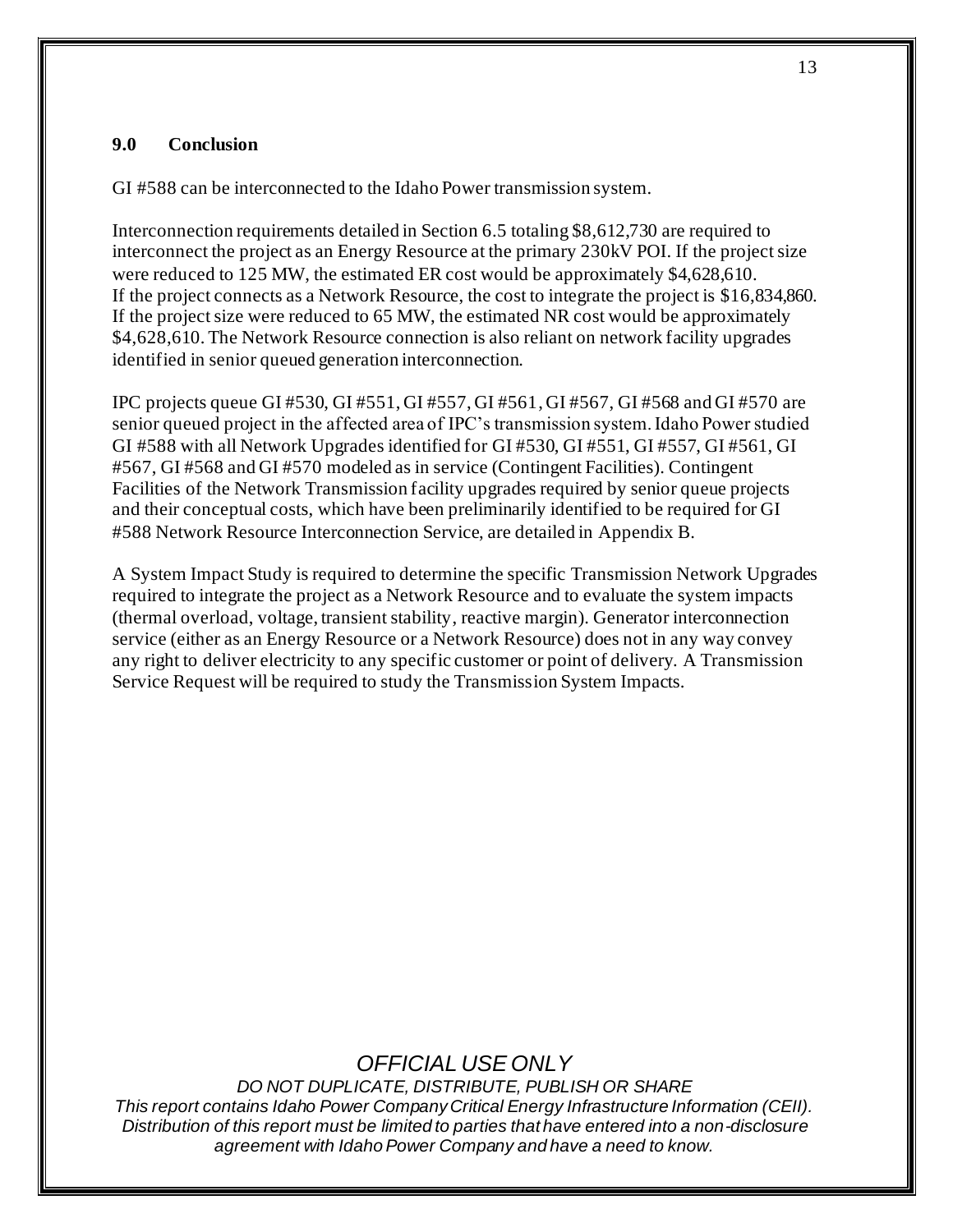#### **APPENDIX A**

#### **A-1.0 Method of Study**

The Feasibility Study plan inserts the Project up to the maximum requested injection into the selected Western Electricity Coordinating Council (WECC) power flow case and then, using Power World Simulator or GE's Positive Sequence Load Flow (PSLF) analysis tool, examines the impacts of the new resource on Idaho Power's transmission system (lines, transformers, etc.) within the study area under various operating and outage scenarios. The WECC and Idaho Power reliability criteria and Idaho Power operating procedures were used to determine the acceptability of the configurations considered. The WECC case is a recent case modified to simulate stressed but reasonable pre-contingency energy transfers utilizing the IPC system. For distribution feeder analysis, Idaho Power utilizes DNV·GL's Synergi Electric software and EPRI's OpenDSS software.

#### **A-2.0 Acceptability Criteria**

The following acceptability criteria were used in the power flow analysis to determine under which system configuration modifications may be required:

The continuous rating of equipment is assumed to be the normal thermal rating of the equipment. This rating will be as determined by the manufacturer of the equipment or as determined by Idaho Power. Less than or equal to 100% of continuous rating is acceptable.

Idaho Power's Voltage Operating Guidelines were used to determine voltage requirements on the system. These states, in part, that distribution voltages, under normal operating conditions, are to be maintained within plus or minus 5% (0.05 per unit) of nominal everywhere on the feeder. Therefore, voltages greater than or equal to 0.95 pu voltage and less than or equal to 1.05 pu voltage are acceptable.

Voltage flicker during starting or stopping the generator is limited to 5% as measured at the point of interconnection, per Idaho Power's T&D Advisory Information Manual.

Idaho Power's Reliability Criteria for System Planning was used to determine proper transmission system operation.

All customer generation must meet IEEE 519 and ANSI C84.1 Standards.

All other applicable national and Idaho Power standards and prudent utility practices were used to determine the acceptability of the configurations considered.

The stable operation of the system requires an adequate supply of volt-amperes reactive (VAr or VArs) to maintain a stable voltage profile under both steady-state and dynamic system conditions. An inadequate supply of VArs will result in voltage decay or even collapse under the worst conditions.

Equipment/line/path ratings used will be those that are in use at the time of the study or that

# *OFFICIAL USE ONLY*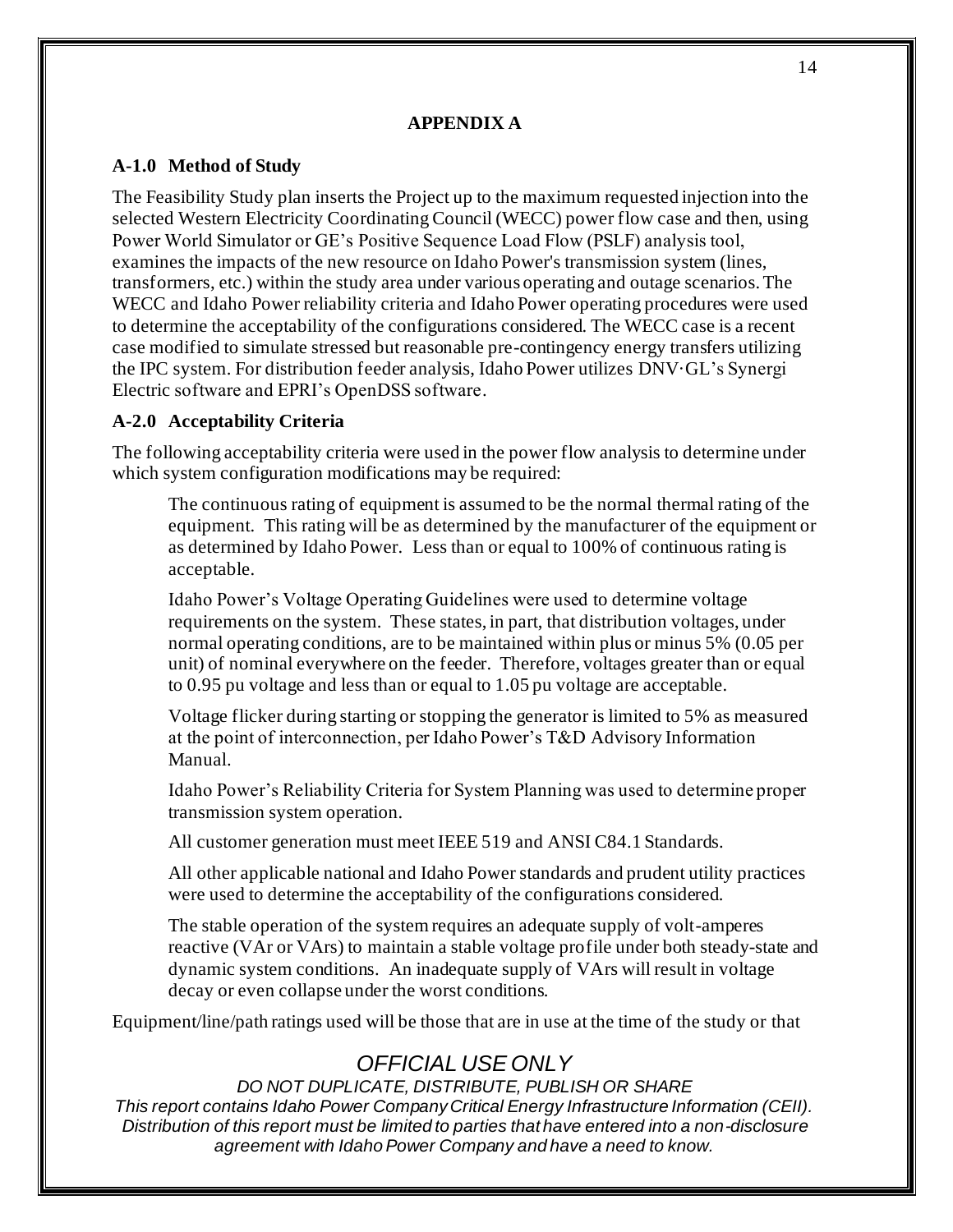are represented by IPC upgrade projects that are either currently under construction or whose budgets have been approved for construction in the near future. All other potential future ratings are outside the scope of this study. Future transmission changes may, however, affect current facility ratings used in the study.

### **A-3.0 Electrical System Protection Guidance**

IPC requires electrical system protection per Facility Connection Requirements found on the Idaho Power Web site,

**https://docs.idahopower.com/pdfs/BusinessToBusiness/FacConnReq.pdf**

### **A-4.0 WECC Coordinated Off-Nominal Frequency Load Shedding and Restoration Requirements**

IPC requires frequency operational limits to adhere to WECC Under-frequency and Overfrequency Limits per the WECC Coordinated Off-Nominal Frequency Load Shedding and Restoration Requirements available upon request.

# *OFFICIAL USE ONLY*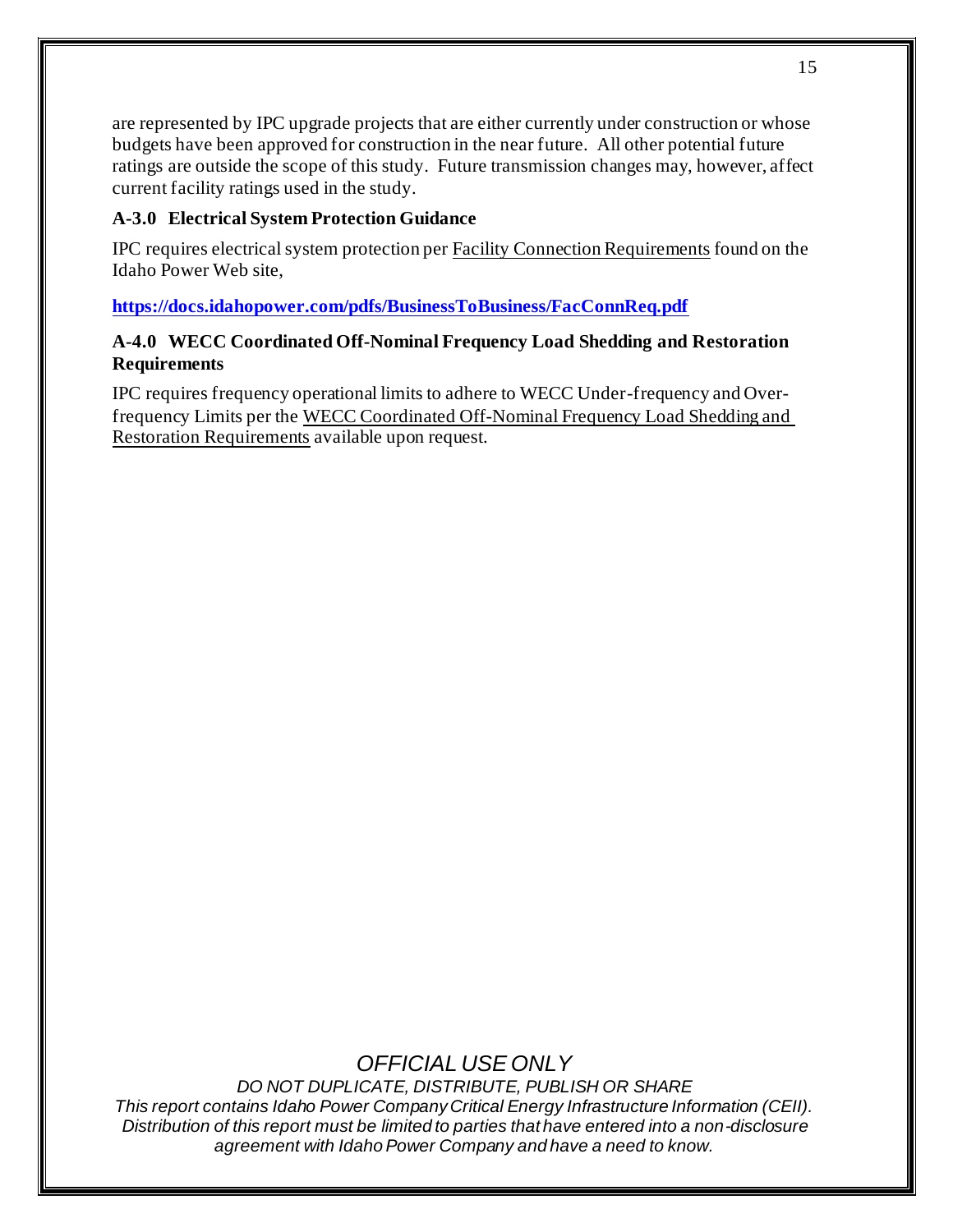### **APPENDIX B**

Table B1 is a summary of Contingent Facilities of the Network Transmission facility upgrades required by senior queue projects and their conceptual costs, which have been preliminarily identified to be required for GI #588 Network Resource Interconnection Service

| GI#530 Project                                             |              |  |
|------------------------------------------------------------|--------------|--|
| <b>Network Resource Transmission Upgrades:</b>             | Cost         |  |
| Line<br>of 230kV line with<br>Rebuild<br>Conductor         | \$30,470,000 |  |
| Line<br>Rebuild<br>of 230kV line with<br>Conductor         | \$2,655,000  |  |
| <b>Station</b><br>230kV<br>Build<br>Line with<br>Conductor | \$1,040,000  |  |
| <b>Station</b><br>Add two 230kV Line Terminals             | \$1,775,000  |  |
| <b>Subtotal</b>                                            | \$35,940,000 |  |
| Contingencies $(\sim 20\%)$                                | \$7,188,000  |  |
| <b>Subtotal</b>                                            | \$43,128,000 |  |
| Overheads $(\sim 8.5\%)$                                   | \$3,665,880  |  |
| <b>Network Transmission - Total Estimated Cost</b>         | \$46,793,880 |  |

**Table B1 Senior Queue Contingent Facilities Network Upgrades**

*OFFICIAL USE ONLY*